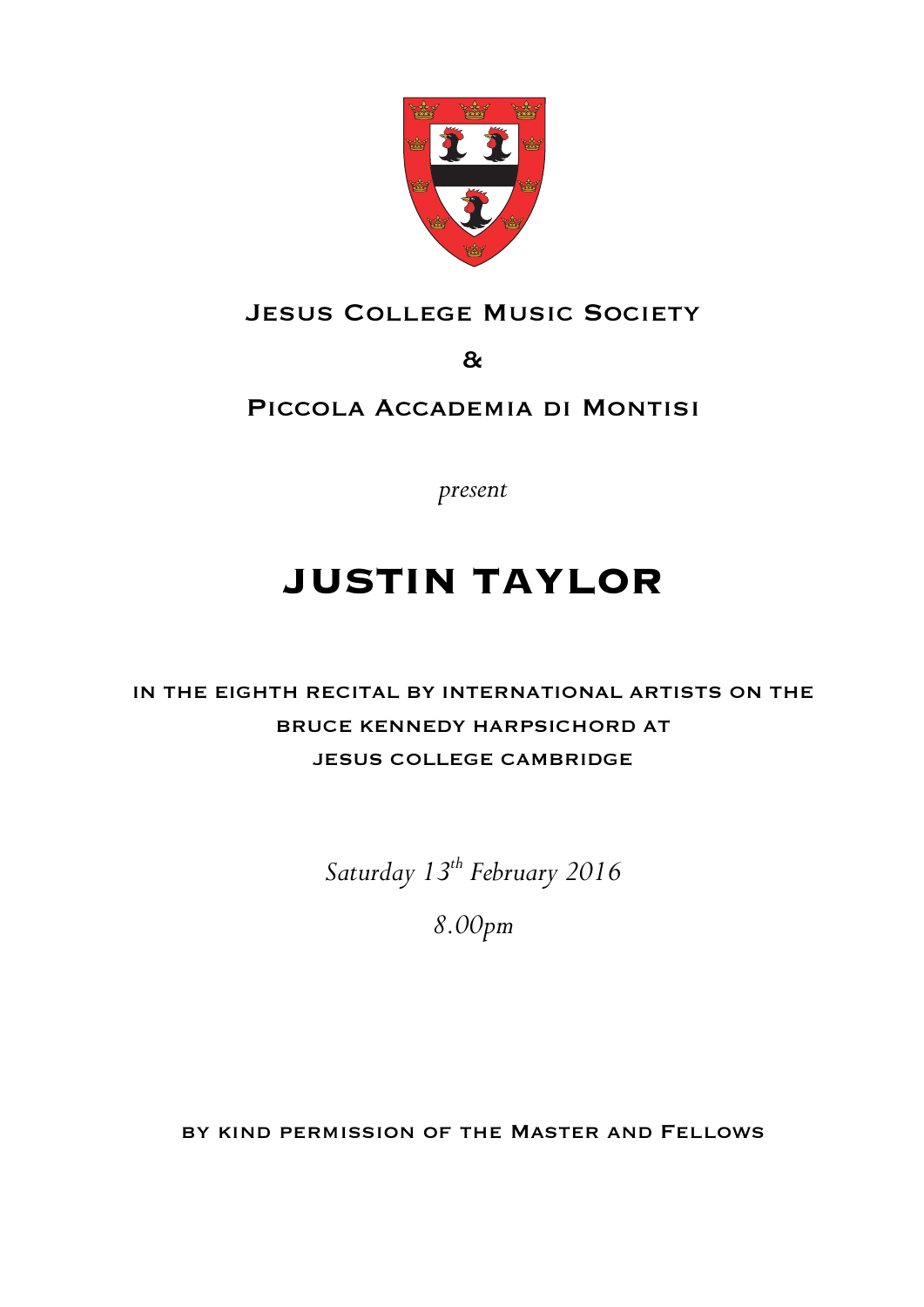# A FORQUERAY PORTRAIT

*Antoine, Michel, Jean-Baptiste, Nicolas-Gilles... These are a few first names from a great family of French composers, violists, and organists: the Forquerays. At the mere age of twenty, Antoine Forqueray, born in 1672, is already considered to be one of the most accomplished violists of his time; he is appointed to the coveted position of Musician of the King's Chamber. However, with his son Jean-Baptiste, born in 1699, he will maintain a complicated love-hate relationship. Indeed, jealous of his son's talent for the viol, Antoine has him locked up at the tender age of sixteen!*

#### Unmeasured prelude in D minor

*Antoine Forqueray (1672–1745) or Jean-Baptiste Forqueray (1699–1782)*

First Suite in D minor Allemande La Laborde La Forqueray La Cottin La Bellmont La Portugaise La Couperin

*Jean-Baptiste Forqueray*

La Superbe ou La Forqueray

*François Couperin (1668–1733)*

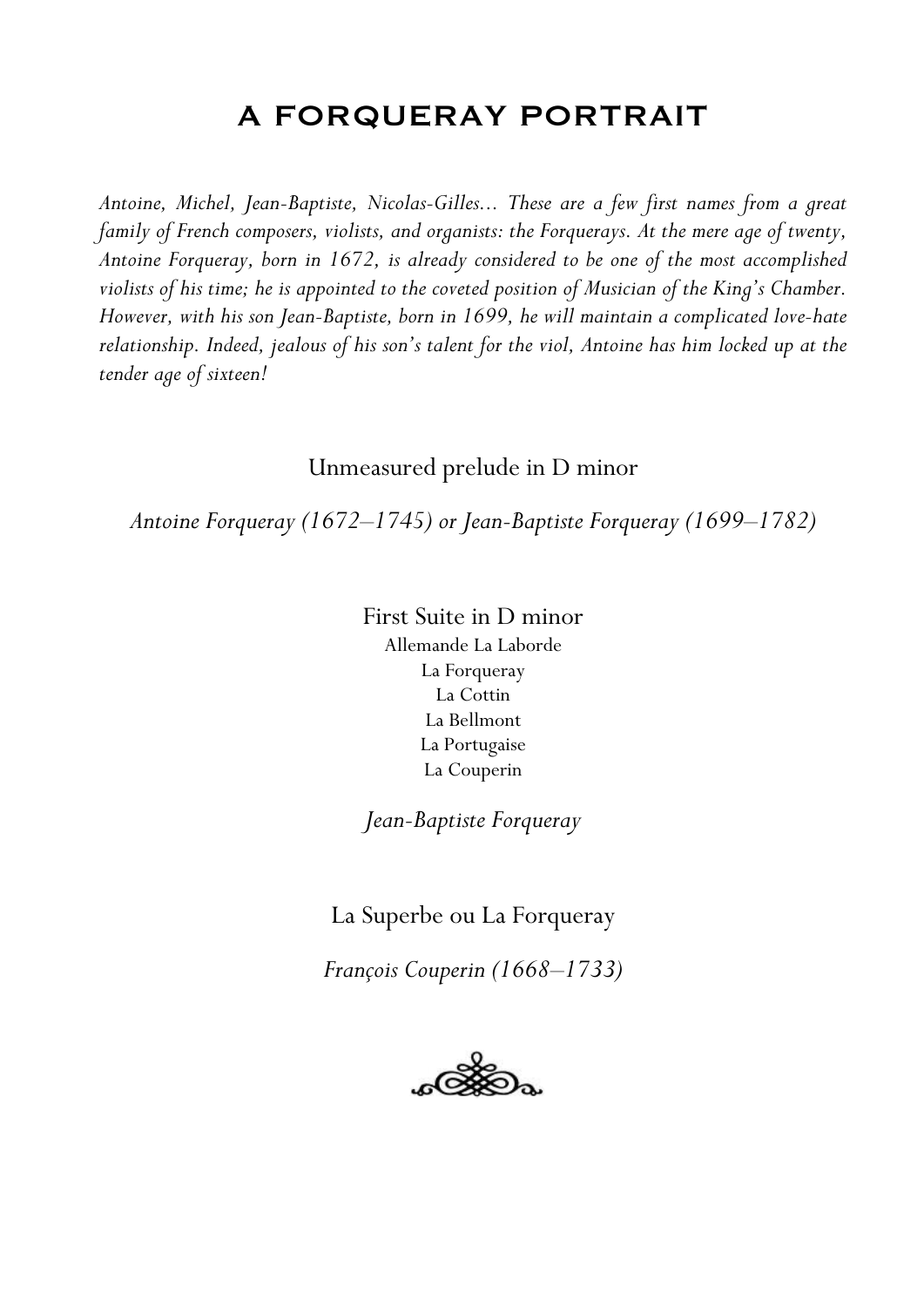### La Forcroy

### *Josse Boutmy (1697–1779)*

Suite for three viols (transcription by Justin Taylor) Allemande Courante Sarabande

*Antoine Forqueray*

La Forqueray

*Jacques Duphly (1715–1789)*



Fifth suite in C minor La Rameau La Guignon La Léon, sarabande La Boisson La Montigni La Sylva Jupiter

*Jean-Baptiste Forqueray*

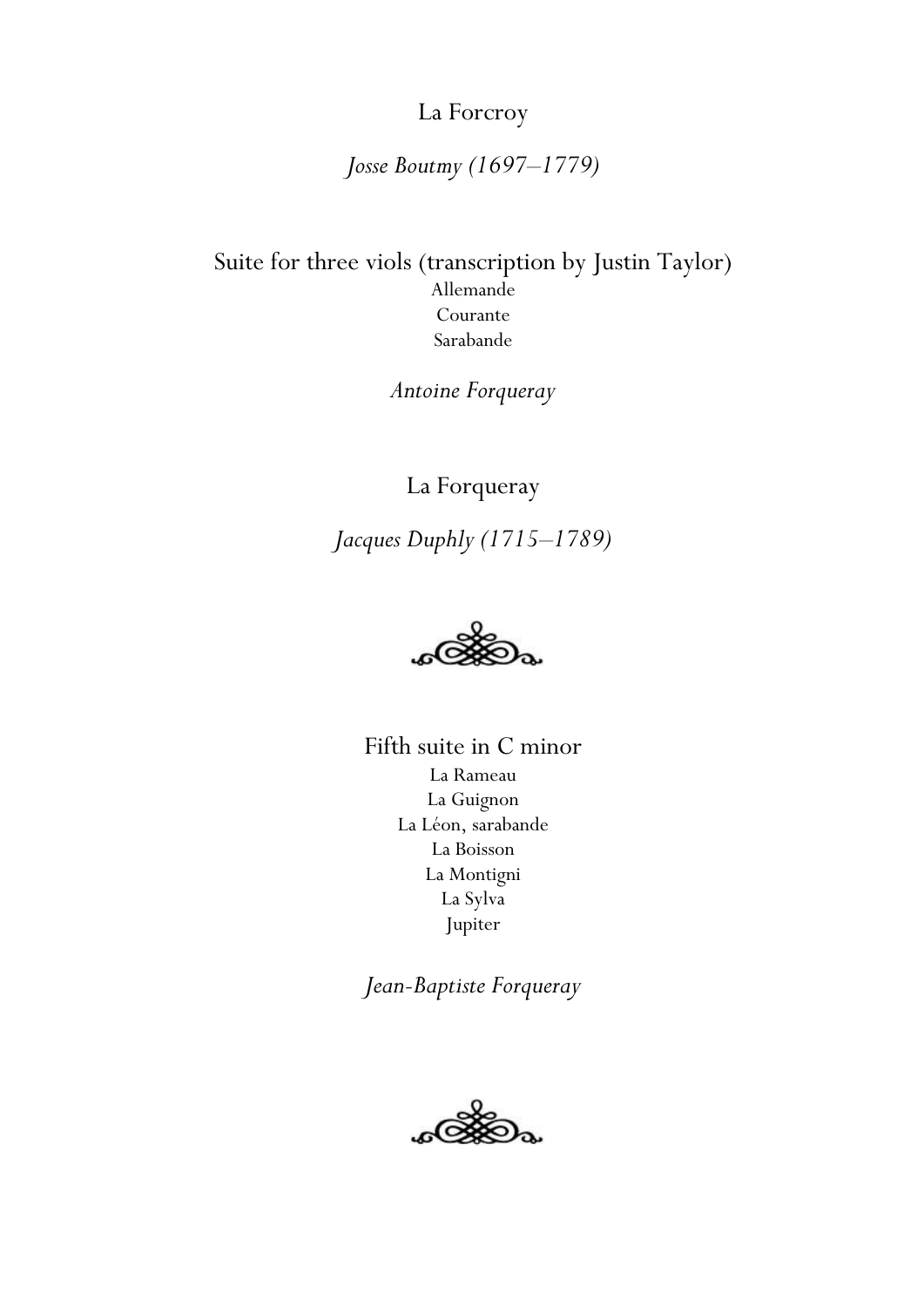# JUSTIN TAYLOR

Justin Taylor began studying the harpsichord at the age of eleven in his hometown of Angers, with Françoise Marmin. His passion for the instrument induced him to continue his studies with Olivier Baumont and Blandine Rannou at the CNSM (Conservatoire National Supérieur de Musique) of Paris, to which he was accepted in 2011.

From the onset of his studies, Justin Taylor was asked to participate as the harpsichordist in concerts directed by Vincent Dumestre, Patrick Cohën-Akénine, Jay Bernfeld, and Julien Chauvin. His love for the baroque chamber music repertory led him to create a duo with the violist Salomé Gasselin, and they won second prize in the International Chamber Music Competition in San Ginesio (Italy) in 2014. The two young musicians have given concerts in several cities of France and Europe, including Brugge (the *MA Festival*), Utrecht (the *Early Music Festival*), and Angers (the *Anacréon* baroque concert series). Justin Taylor was selected as the harpsichordist for the OFJ-B (Orchestre Français de Jeunes-Baroque) for the year 2015.

As a soloist, Justin Taylor has played at the Paris Philharmonie (at *Bach's Complete Works* Festival), at the Hôtel de Soubise in Paris (the *Young Talents* Festival), at the *Rendez-Vous de Rochebonne*, as well as at Les Invalides, where he performed C.P.E. Bach's double concerto for harpsichord and pianoforte.

In order to enhance his approach to the harpsichord, he studied piano with Roger Muraro at the CNSM of Paris, and he has also earned the superior degree in musical analysis at the same institution.

In 2015, he earned his Master's degree in harpsichord with highest honours and "unanimous congratulations". The same year, Justin Taylor won First Prize at the Musica Antiqua International Harpsichord Competition in Brugge, where he also received the Audience Prize, the Alpha Prize (for a recording under this prestigious label), and the European Union Baroque Orchestra Developing Trust Prize, which is awarded to the most promising young European baroque musician.

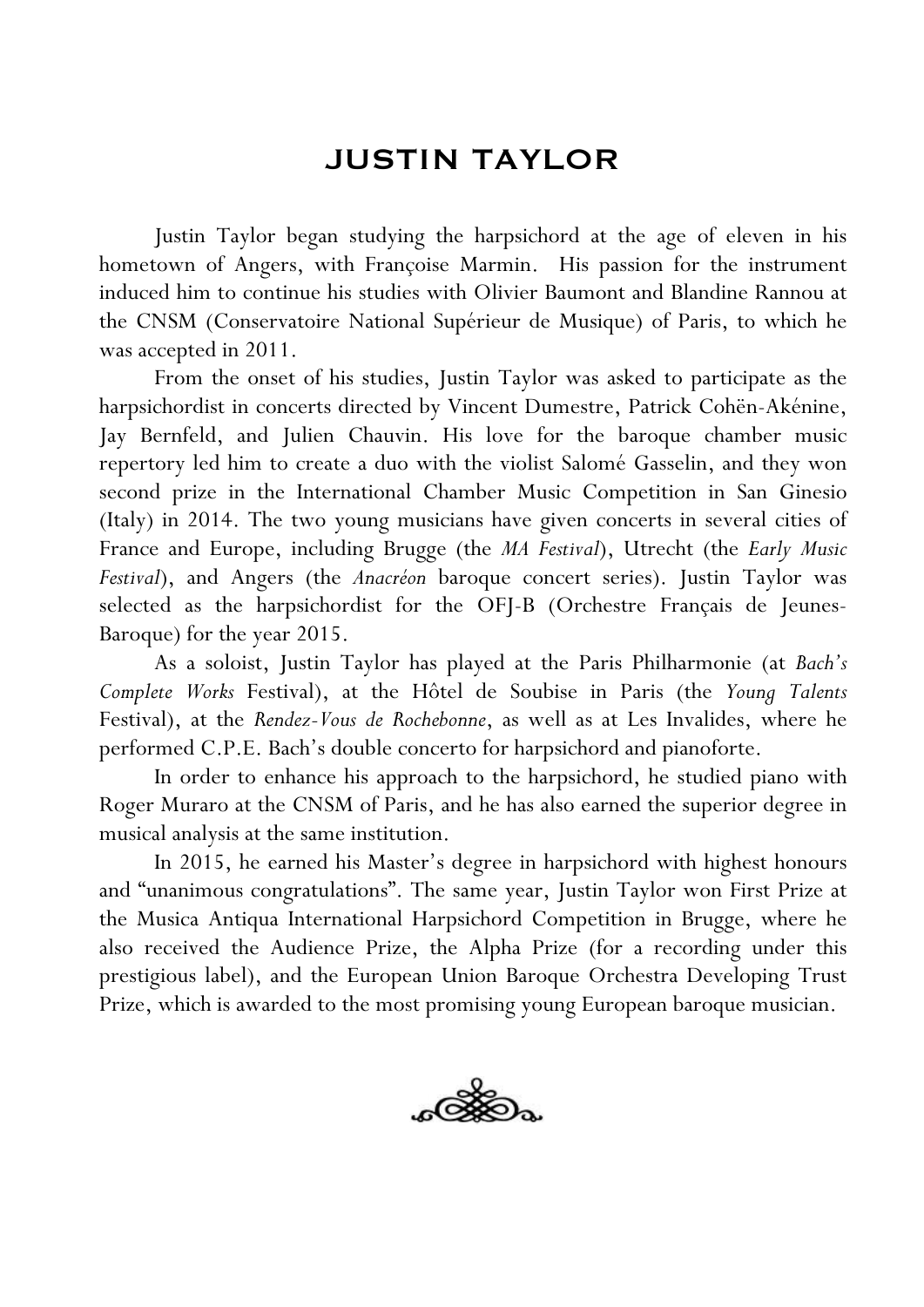# PICCOLA ACCADEMIA DI MONTISI & JESUS COLLEGE CAMBRIDGE

The Piccola Accademia di Montisi is located in a medieval village in southern Tuscany. It was founded by Bruce Kennedy as an international centre for the study and practice of the harpsichord. One of the Accademia's most important activities is that of providing students and recent graduates from all over the world with master classes in harpsichord performance given by such leading harpsichordists as Christophe Rousset, Pierre Hantai, Bob van Asperen, Ketil Haugsand and Skip Sempé.

Jesus College Cambridge was founded out of the ancient nunnery of St Radegund in 1496 and has a long tradition of music, which has been considerably enhanced by the acquisition of the Hudleston Organ (Orgelbau Kuhn, 2007), the Rawlinson Organ (Tickell Organ Builders, 2010), the Kennedy harpsichord (2012), the new Steinway concert grand piano (2013), and the restored Sutton Organ (1849 original, restored William Drake 2012). The collaboration between the Accademia and Jesus College allows the best of recent Montisi students to perform in Cambridge on the Kennedy harpsichord and share with the students here their knowledge and skills. Performers in the series have included Stanislav Gres, Korneel Bernolet, Anna-Riikka Santapukki, Jean Christophe Dijoux, Mark Edwards, Tamar Halperin and Jean Rondeau.

## THE INSTRUMENT

In the initial discussions about the commissioning of a harpsichord for Jesus College, Mark Williams and I considered details of the Chapel's acoustic, the interests of the donor and, in particular, the requirements of the instrument for accompanying concerts, and acting as a continuo, solo and teaching instrument. I soon reached the conclusion that a double-manual version of an original instrument I had seen some 25 years ago in Hamburg – the 1728 Christian Zell which had then been recently restored – was the instrument needed for these circumstances.

When I made my first "copy" of the instrument in 1986 for the current harpsichordist of the music ensemble Musica Antiqua Köln I attempted to be as faithful to the original as I could – an essential approach when first getting to know another maker's work (sometimes repeating the process several times to be more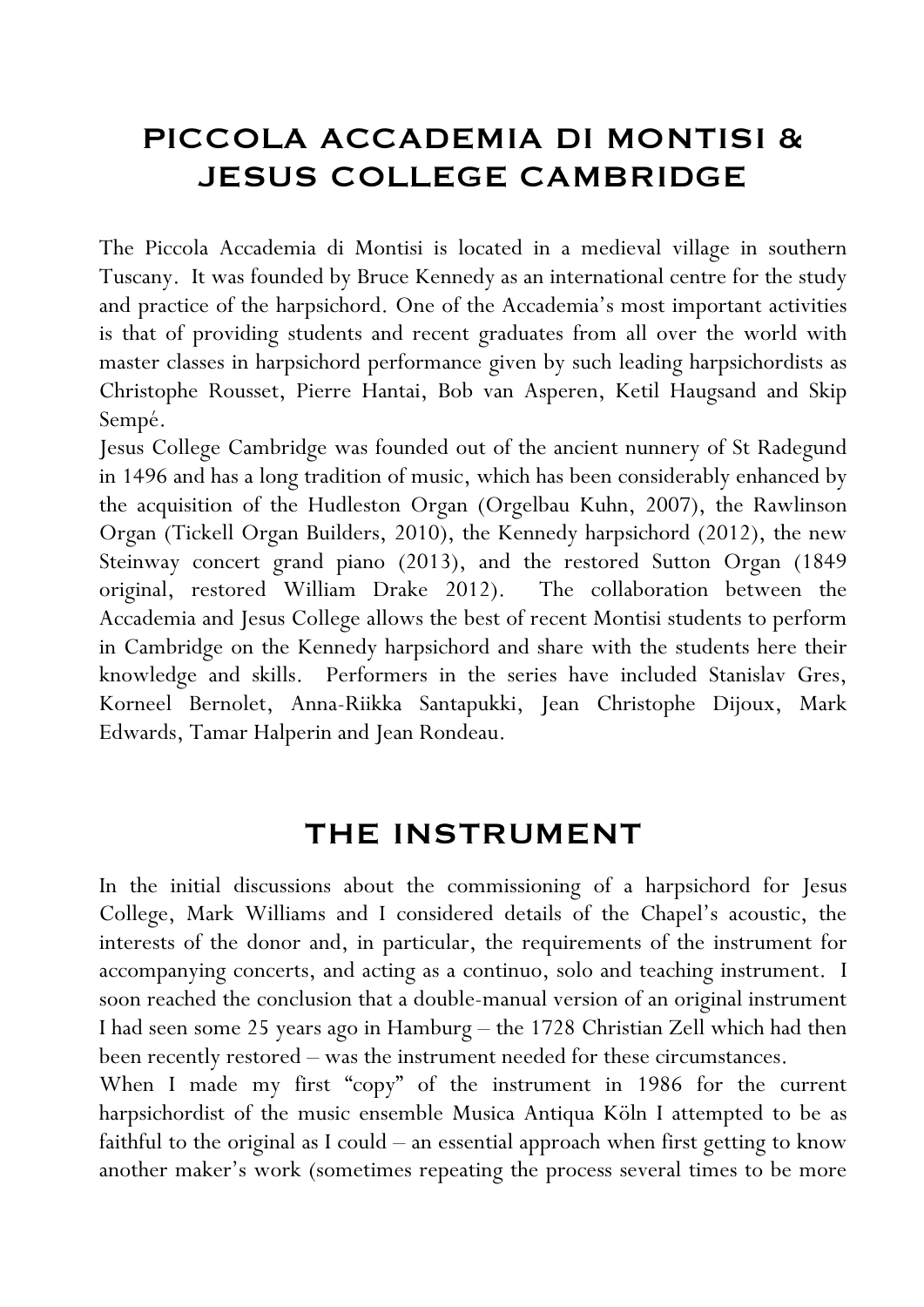certain of his 'acoustic world'). But today, after the experience of thirty years of building more than 160 harpsichords of various historic models, I have started to shape those diverse ideas into my own vision of what any given musical situation demands. It was clear that Jesus College needed the clarity and speech-like quality of a continuo instrument to accompany the choir and other musical ensembles that perform in the Chapel, while still enjoying the power, depth and diversity of a double-manual harpsichord for concertos and solo performance suitable for various composers. The original Zell was an excellent starting point but its keyboard key lengths were excessively long – not designed for fast ornamentation in the bass as is sometimes required in French music – so they were modified.

The original soundboard produces a very refined sound, better heard at a distance than close to the instrument. To create a more focused sound that could project clearly to all listeners, I have made modifications to the soundboard design, while never altering the original scaling and pluck points of this the northern German "sound ideal" that works so well for Bach's polyphony. As to its décor, while I chose elements such as the leg design or the gold motifs on the case that are typical of the first half of the 18<sup>th</sup> century, the colours were specifically chosen to fit the chapel. The soundboard painting features the 1575 version of the College Arms.

#### BRUCE KENNEDY

#### www.justintaylorharpsichord.com

#### www.piccolaaccademia.org

www.kennedyharpsichords.com

www.jesus.cam.ac.uk

jcms.jesus.cam.ac.uk

www.jesuscollegechoir.com

*We are very grateful to Dr Daniel Tidhar for preparing the instrument for this evening's concert, and to Professor Stephen Heath, Fellow of the College, who donated the instrument*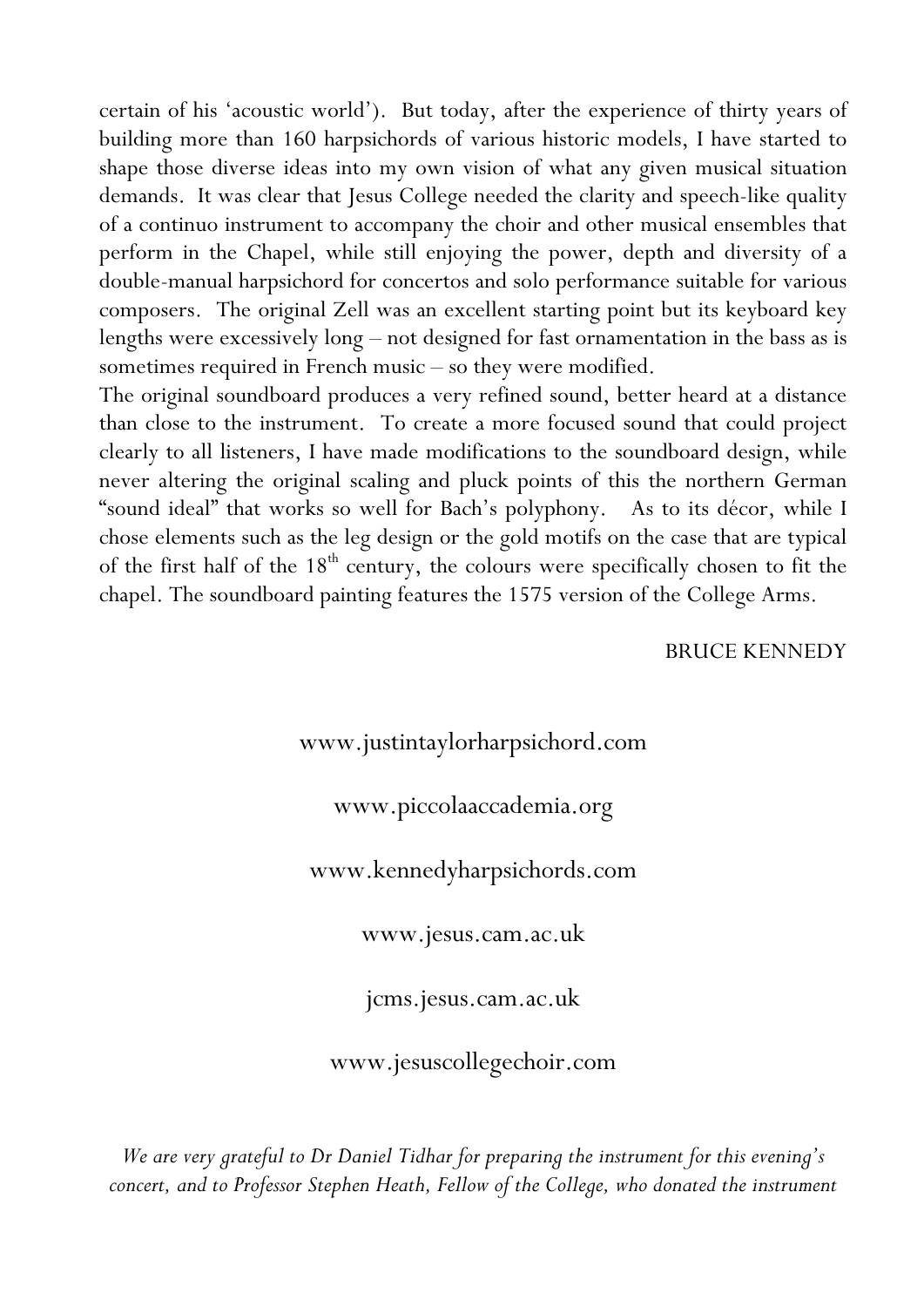# FORTHCOMING CONCERTS IN JESUS COLLEGE CHAPEL

Saturday  $20^{\rm th}$  February,  $8.00$ pm

**Julia Sinclair and Jaliya Senanayake (Soprano and Tenor)**

*'Ye sacred muses'* − *Julia and Jaliya, current and former Choral Scholars respectively, give a joint recital of English song from Byrd to Britten. Mark Williams, Director of Music at Jesus College, accompanies.*

ADMISSION FREE

Saturday 2 $7^{\rm th}$  February, 8.00pm

**Magdalena**

*This vocal consort, the junior branch of the Gramophone award-winning Alamire, performs motets and madrigals by de Rore and other Franco-Flemish composers, and is conducted* 

> *by Charlotte Rowan.* ADMISSION FREE

Saturday 5<sup>th</sup> March, 8.00pm

**Cambridge University Consort of Viols**

*This group frequently accompanies some of the University's finest choirs and singers, and tonight performs a selection of English Consort Music.* ADMISSION FREE

Thursday 17<sup>th</sup> March, 7.00pm **J.S. Bach ST JOHN PASSION** *sung in German*

*The Choirs of Jesus College Cambridge & the Saraband Consort Ed Lyon, Evangelist, Katy Hill, Anna Harvey, Jaliya Senanayake, Michael Mofidian, soloists Mark Williams, conductor* Tickets: sighted  $-\text{\pounds}20$ ,  $\text{\pounds}10$  (students); unsighted  $-\text{\pounds}10$ ,  $\text{\pounds}5$  (students) available from the ADC box office 01223 300085 www.adcticketing.com